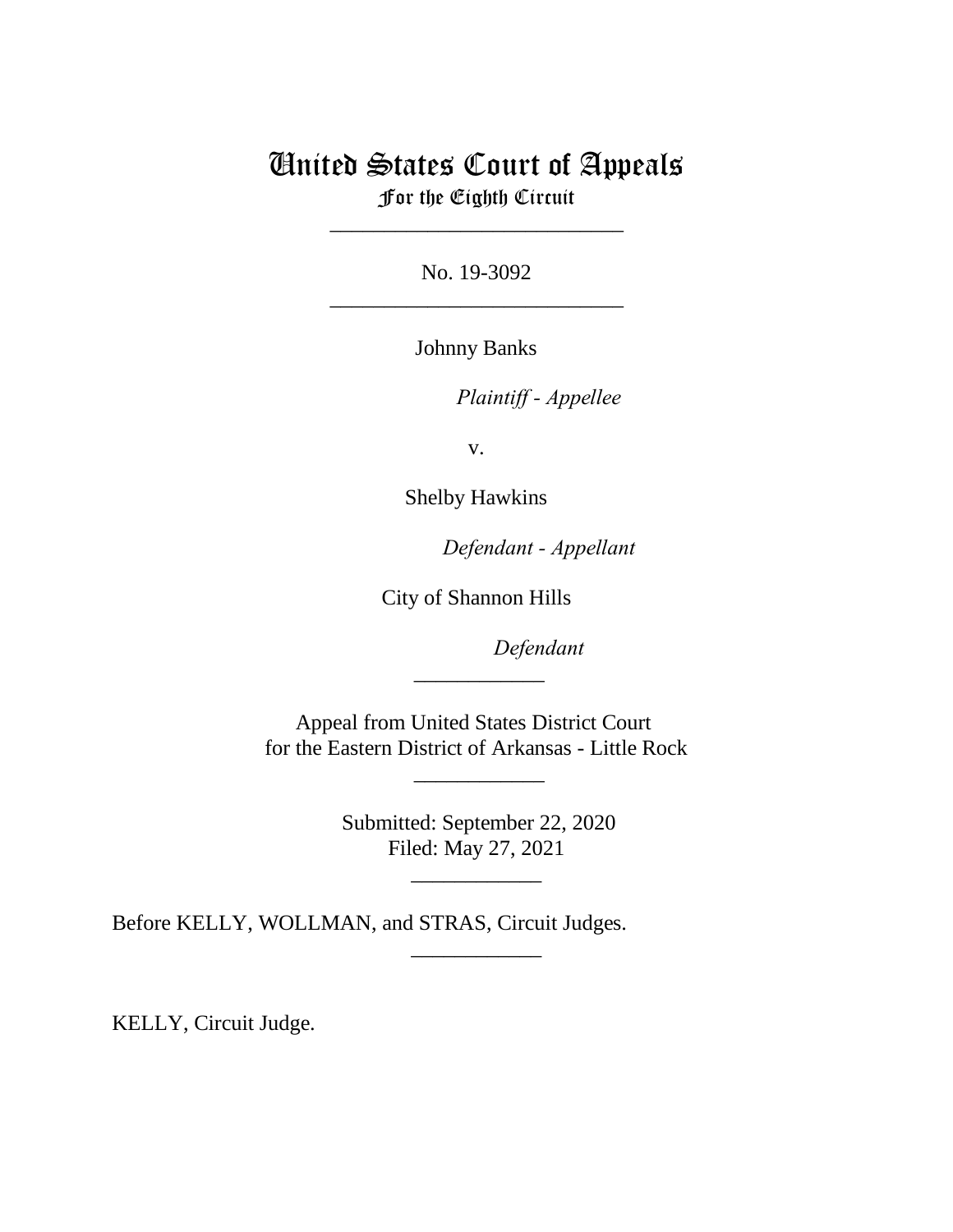In February 2017, police officer Shelby Hawkins, of the Shannon Hills Police Department in Arkansas, shot Johnny Banks in the course of investigating a potential domestic disturbance. Banks sued under 42 U.S.C. § 1983, alleging violations of the Fourth and Fourteenth Amendments. The district court<sup>1</sup> denied Hawkins's motion for summary judgment on Banks's excessive force claim, finding that genuine issues of material fact precluded a grant of qualified immunity, and this interlocutory appeal followed. We affirm.

#### I.

Shortly before 10 p.m. on February 17, 2017, Vanessa Banks called 911 during an argument with her husband, Johnny Banks. Hearing a man and woman arguing—but "nothing" to indicate "that anything physical had happened"—the 911 operator dispatched Hawkins to investigate a potential domestic disturbance at the Banks residence. When Hawkins arrived on the scene, he saw a vehicle with its hazard lights flashing parked in the driveway. He called for backup and, as he approached the home, he heard a woman inside say in a muffled voice, "no, no, no." He knocked on the front door and announced his presence, but no one answered, so he walked around the house to hear what was going on inside. From the yard, he heard a "loud" noise near the back of the house that he later testified was "not a voice"—but he could not otherwise make it out. After about 10 minutes, Hawkins approached the front door a second time. He drew his gun and started kicking the door, at which point he heard someone inside say "who the f\*\*\* is this?" Hawkins did not answer. Then, several things happened: Johnny Banks opened the door,

<sup>&</sup>lt;sup>1</sup>The Honorable Brian S. Miller, United States District Judge for the Eastern District of Arkansas.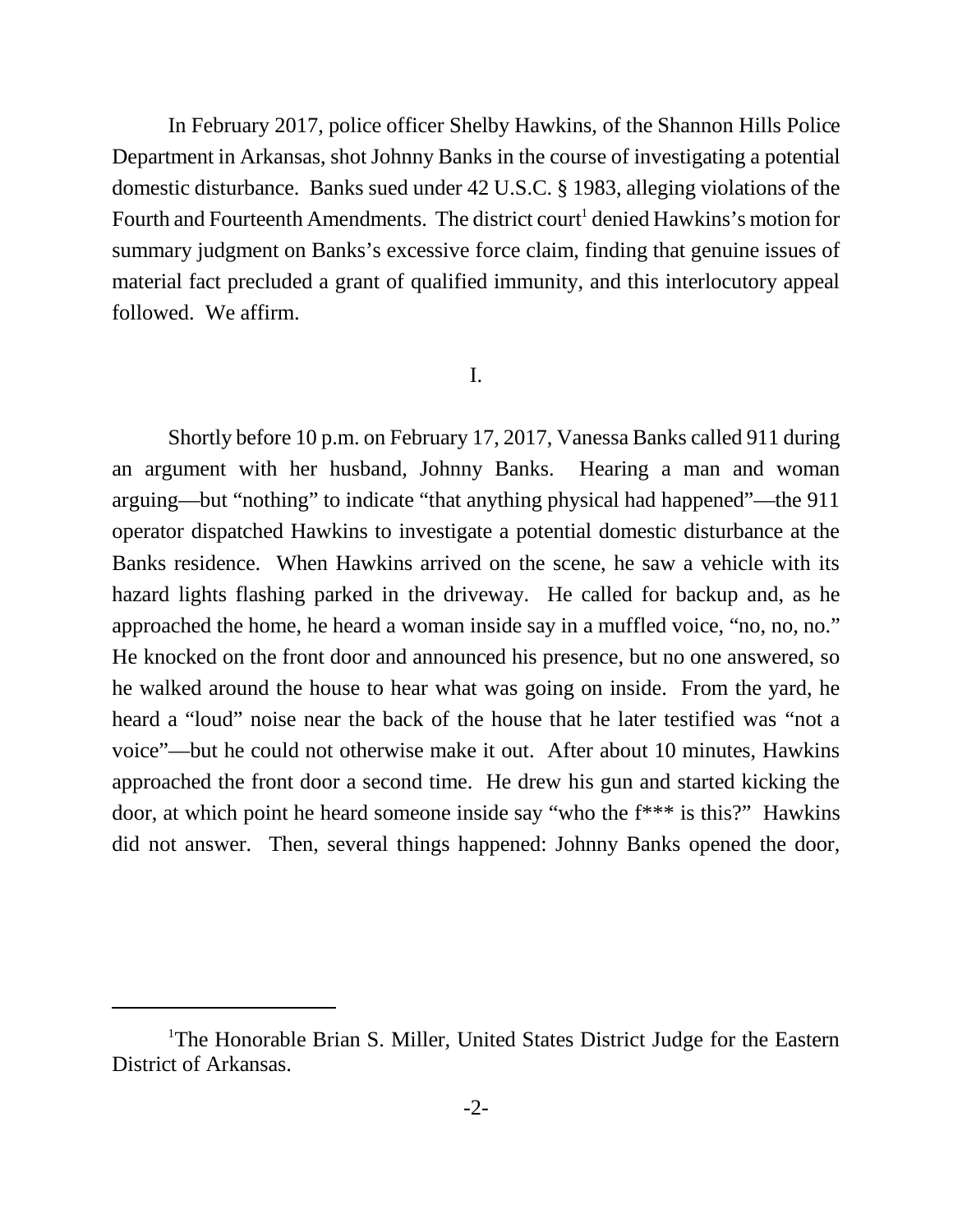Hawkins was hit on the head by an unknown object, and Hawkins shot Banks.<sup>2</sup> It is undisputed that Johnny Banks was unarmed and did not hit Hawkins or throw anything at him. $3$ 

Banks survived the shooting, though the bullet severed a nerve in his leg and clipped his femoral artery. He filed this lawsuit in February 2018 against Hawkins and the City of Shannon Hills, and the parties eventually filed cross-motions for summary judgment. In September 2019, as pertinent here, the district court denied Hawkins's motion as to Banks's claim of excessive force on the basis of qualified immunity.<sup>4</sup> Hawkins now appeals.

### II.

In determining whether qualified immunity applies to shield Hawkins from liability under § 1983, "we ask whether '(1) the evidence, viewed in the light most favorable to [Banks], establishes a violation of a constitutional or statutory right, and (2) the right was clearly established at the time of the violation, such that a reasonable offic[er] would have known that his actions were unlawful.'" Cole ex rel. Est. of Richards v. Hutchins, 959 F.3d 1127, 1132 (8th Cir. 2020) (quoting Rudley v. Little Rock Police Dep't, 935 F.3d 651, 653 (8th Cir. 2019)).

<sup>&</sup>lt;sup>2</sup>We will sometimes refer to Johnny Banks by his last name; but to avoid any confusion, we will refer to Vanessa Banks only by her full name.

<sup>&</sup>lt;sup>3</sup>There is nothing in the record to suggest that anyone threw an object at Hawkins. Though it is inconclusive, the record contains references to a metal sign that was hanging on or above the door that may have hit Hawkins when the door swung open.

<sup>&</sup>lt;sup>4</sup>The district court also granted Hawkins's motion for summary judgment on Banks's equal protection, negligent hiring, failure to train, and ratification claims, and denied Banks's motion in its entirety. These decisions are not at issue in this appeal.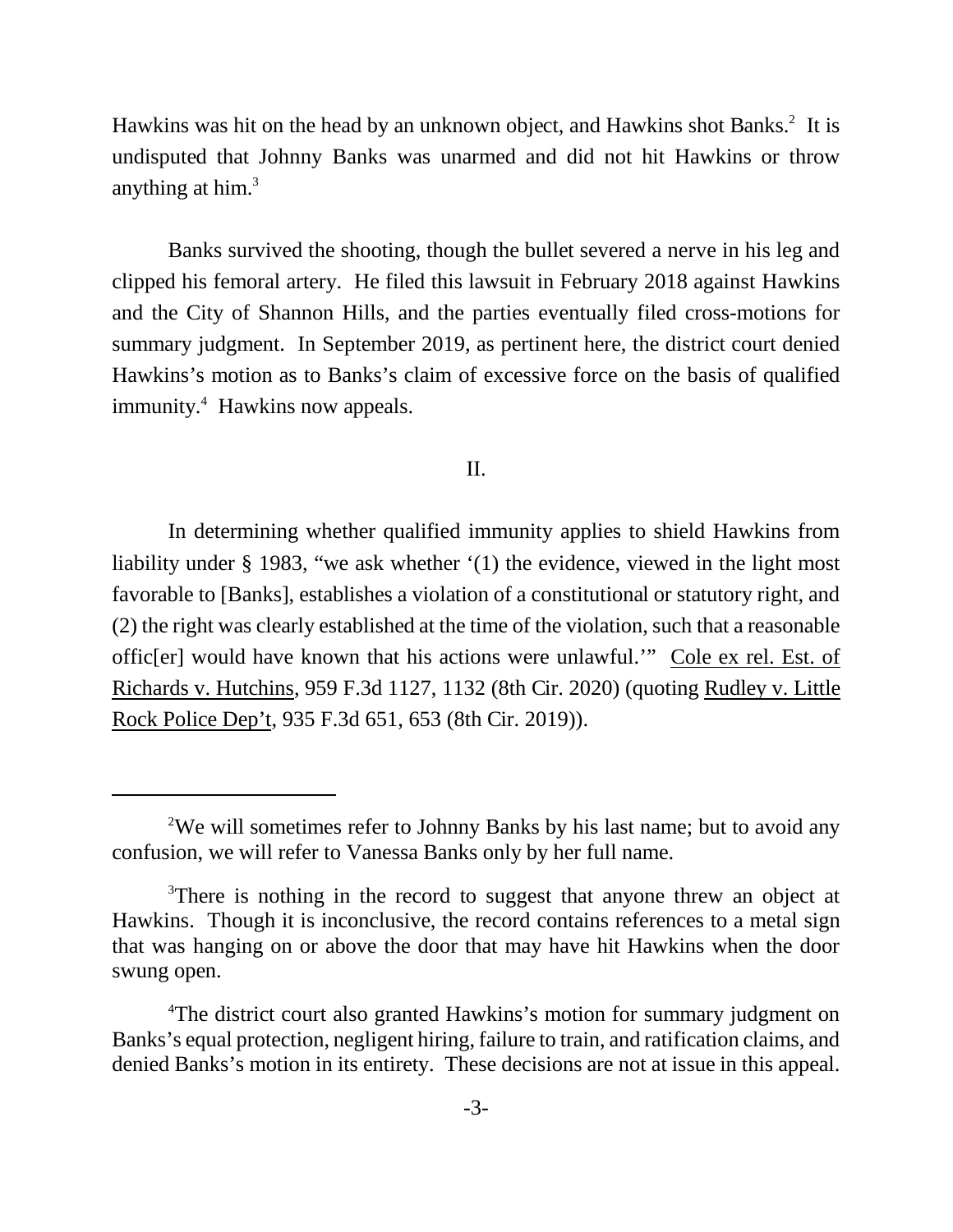We review the district court's denial of summary judgment de novo, viewing the evidence in the light most favorable to Johnny Banks and giving him the benefit of all reasonable inferences. Edwards v. Byrd, 750 F.3d 728, 731 (8th Cir. 2014). On interlocutory appeal from a denial of qualified immunity, though, "we are constrained by the version of the facts that the district court assumed or likely assumed in reaching its decision." Thompson v. Murray, 800 F.3d 979, 983 (8th Cir. 2015). Unless that version of the facts is "blatantly contradicted by the record," "our jurisdiction is limited to resolving abstract questions of law related to the qualified-immunity determination"—that is, the purely legal questions of "whether a dispute identified by the district court is material" and "whether the allegedly infringed federal right was clearly established." Id. at 982-83; see also id. at 983 (noting that "[w]e lack jurisdiction to review the district court's determination regarding evidence sufficiency—*i.e.*, what facts a party may or may not be able to prove at trial" (citing Johnson v. Jones, 515 U.S. 304, 313 (1995))); K.W.P. v. Kan. City Pub. Schs., 931 F.3d 813, 821 (8th Cir. 2019) (explaining that the denial of qualified immunity is immediately appealable if the disputed facts are not material to the legal question).

In this case, Hawkins first argues that the factual disputes found by the district court are immaterial and, in the alternative, that they are "blatantly contradicted by the record." Second, he argues that Banks's right to be free from excessive force was not clearly established at the time and under the particular circumstances of this case. We disagree.

## A.

To determine whether Hawkins used excessive force in violation of the Fourth Amendment, we "ask[] 'whether the amount of force used was objectively reasonable under the particular circumstances.'" Hutchins, 959 F.3d at 1132 (quoting Z.J. ex rel. Jones v. Kan. City Bd. of Police Comm'rs, 931 F.3d 672, 681 (8th Cir. 2019)). We evaluate what is objectively reasonable "from the perspective of a reasonable officer on the scene," which "turns on those facts known to the officer at the precise moment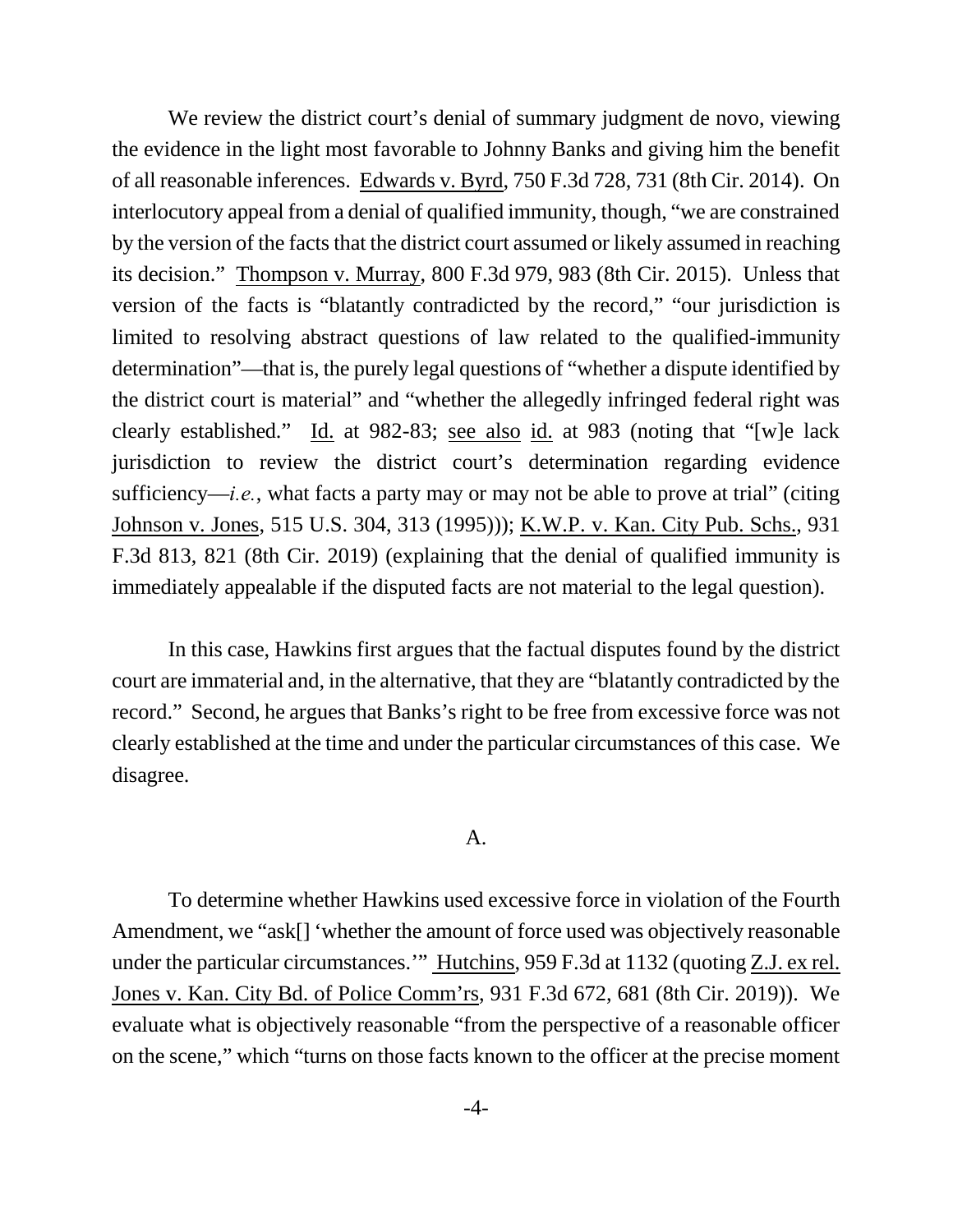he effectuated the seizure." Id. (cleaned up); <u>see also id.</u> ("A police officer's use of deadly force against a suspect is a 'seizure' under the Fourth Amendment."). Though we generally consider the totality of the circumstances, it is well-established that "'absent probable cause' for an officer to believe the suspect poses 'an immediate threat of death or serious bodily injury' to others, 'use of deadly force is not objectively reasonable.'" Id. (quoting Billingsley v. City of Omaha, 277 F.3d 990, 993 (8th Cir. 2002)). Where the record does not conclusively establish the lawfulness of an officer's use of force, summary judgment on the basis of qualified immunity is inappropriate. Nance v. Sammis, 586 F.3d 604, 612-13 (8th Cir. 2009).

Hawkins contends he was justified in shooting Johnny Banks because a reasonable officer in the same circumstances would have believed that Vanessa Banks was in "imminent danger." On this issue, the district court found that the "state of affairs" outside the residence, including whether Hawkins heard screams coming from inside, constituted a material factual dispute—that is, a dispute that is "outcome determinative." See Mosley v. City of Northwoods, 415 F.3d 908, 910-11 (8th Cir. 2005). Vanessa Banks called 911 at approximately 9:20 p.m. and Hawkins arrived at the house at 9:26 p.m. Hawkins called for backup at around 9:27 p.m. When the Arkansas State Police later interviewed Hawkins as part of a criminal investigation into the shooting, he told them that both before and after he called for backup, he heard "blood curdling screams" from a woman inside. He said he heard a muffled "no, no, no" after that.

But Vanessa Banks's deposition testimony contradicts Hawkins's account. She testified that she stopped yelling and arguing with her husband about five minutes after calling 911—meaning around 9:25 p.m.—once she heard the police radio outside. After that, she "just sat there" because she knew the police had arrived and there was "no point" in continuing. On this record, a jury could credit her testimony and question why—if the situation really was volatile—Hawkins waited 10 minutes after hearing screams to attempt entry. Resolving these factual disputes in Banks's favor, there was no reason to think that someone in the house was in imminent danger,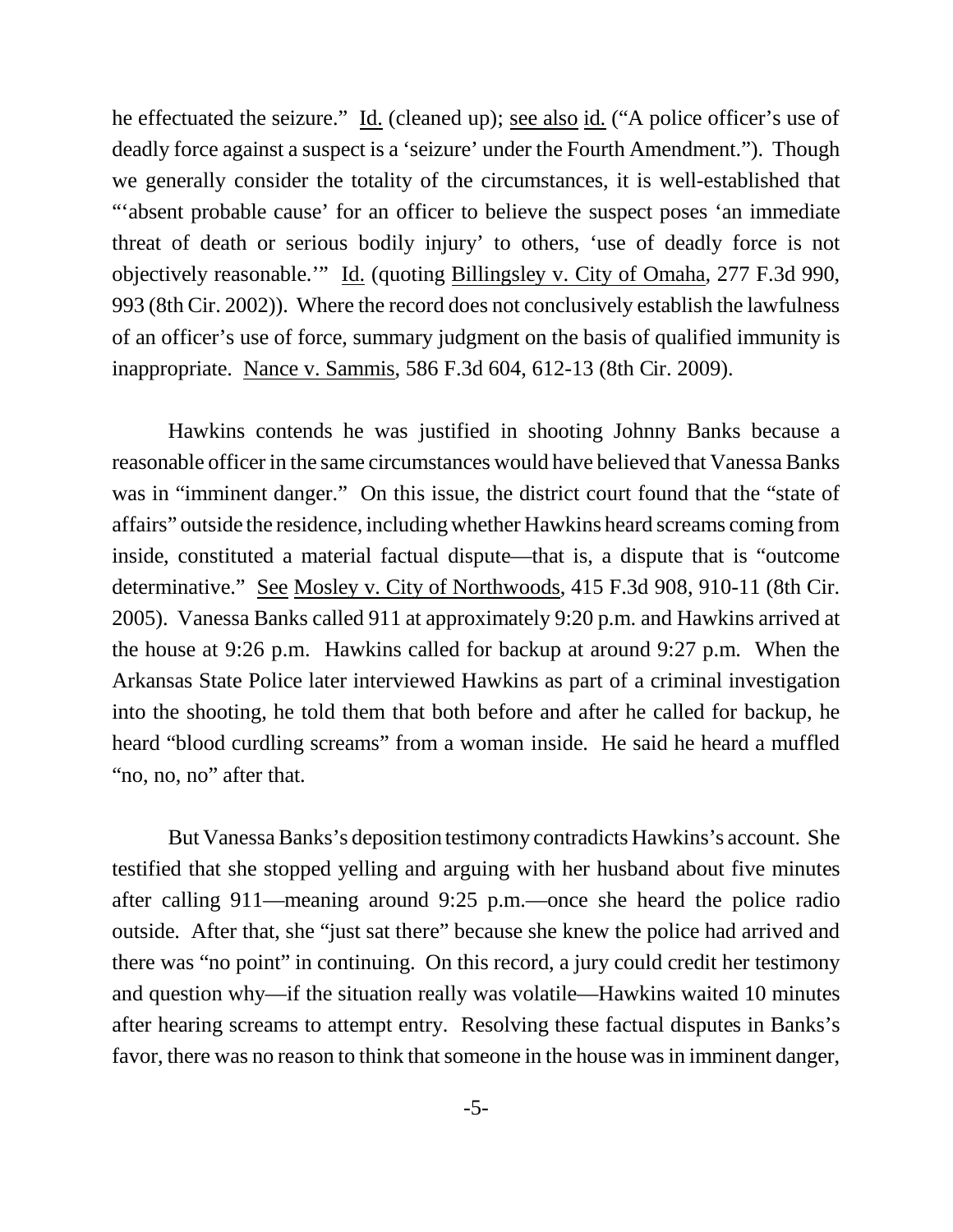especially considering that Hawkins never saw anyone commit a crime. Cf. Johnson v. City of Minneapolis, 901 F.3d 963, 969 (8th Cir. 2018) (explaining that "one factor which cut<sup>[]</sup> decisively against arguable probable cause" was that the officer "did not observe [the suspect] committing a criminal act—and nobody told him that [she] did either").

In any event, we evaluate the reasonableness of Hawkins's conduct by looking primarily at the threat present *at the time* he deployed the deadly force. See Gardner v. Buerger, 82 F.3d 248, 253 (8th Cir. 1996) ("[W]e focus on the seizure itself—here, the shooting—and not on the events leading up to it."). Hawkins testified that he did not hear screaming, muffled words, or any other concerning noise around the time he started kicking Banks's front door. So even assuming the situation was dangerous when Vanessa Banks called 911, Hawkins had no reason to believe that was still the case. See Hutchins, 959 F.3d at 1134 (explaining that even "a few seconds is enough time to determine an immediate threat has passed," thus "extinguishing a[ny] preexisting justification for the use of deadly force"). What's more, both Johnny and Vanessa Banks testified that Hawkins fired his gun the moment Johnny Banks opened the door; and Hawkins himself said that he could not see where Vanessa Banks was when he pulled the trigger. If Hawkins was unable to ascertain Vanessa Banks's position relative to the line of fire, he was not acting to protect her. See Craighead v. Lee, 399 F.3d 954, 962 (8th Cir. 2005) ("[T]he facts we are required to assume show that [the officer] fired the shotgun in circumstances in which he knew or should have known that he would hit both Craighead and Scott, so he cannot have fired . . . to protect Scott."). Construing the disputed record in Johnny Banks's favor, a jury could conclude that no reasonable officer would have thought deadly force was necessary in that moment to protect Vanessa Banks from imminent danger. See Montoya v. City of Flandreau, 669 F.3d 867, 872 (8th Cir. 2012) ("While a jury may credit [the officer's] characterization of the incident and disbelieve [the plaintiff] at trial, it is not our function to remove the credibility assessment from the jury." (cleaned up)).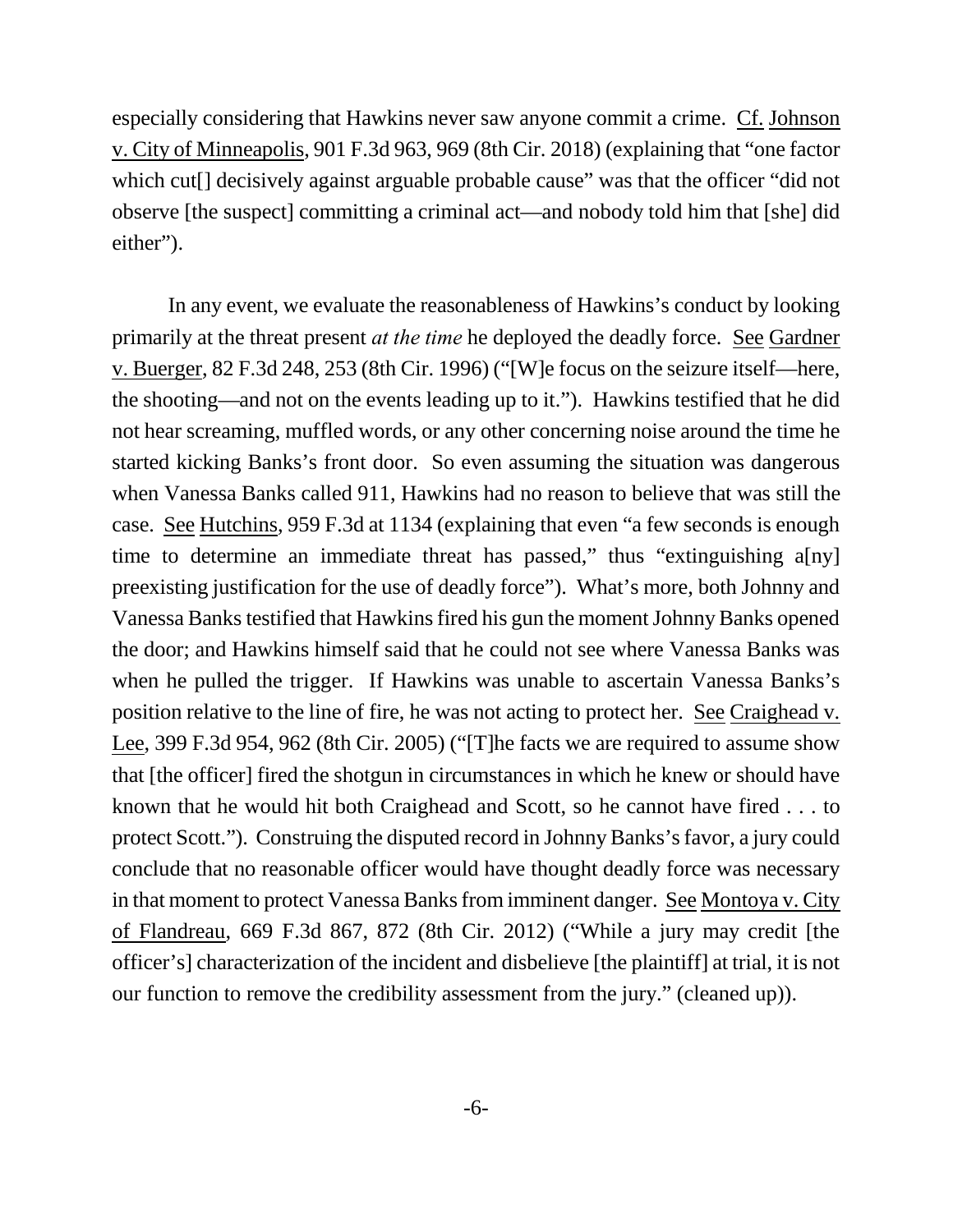Similarly, though Hawkins claims he felt threatened by Johnny Banks's "aggressive composure" and thought he was "being attacked," we agree with the district court that Banks's demeanor and conduct are in dispute. For his part, Hawkins avers that when the front door swung open, Banks was charging toward him with his hand raised. According to Vanessa Banks, however, Johnny Banks did not move or cross the threshold of the doorway before Hawkins shot him. On these facts, even if Hawkins believed Johnny Banks was about to attack him, that belief was unreasonable. See Ribbey v. Cox, 222 F.3d 1040, 1043 (8th Cir. 2000) (affirming denial of qualified immunity where "a genuine question of fact exist[ed] regarding whether [the officer] had probable cause to believe that [the suspect], who  $\dots$  was turning reflexively down and away from the breaking window, was reaching for a weapon, and thus posed a significant threat of death or serious physical harm").

Indeed, though Hawkins asserts that he "shot Banks out of fear for his safety," the district court highlighted Banks's account that "all he did was open the door and . . . Hawkins instantaneously shot him." Hawkins fails to explain how this finding is contradicted by the record, or why it would be immaterial. It was "almost like [the] door was booby-trapped," Vanessa Banks testified, because Hawkins "literally . . . just shot" the instant it opened, suggesting Hawkins did not even take the time to ascertain Banks's demeanor before shooting him.<sup>5</sup> We recognize that officers often have to make "split-second judgments" in "tense, uncertain, and rapidly evolving" circumstances. Graham v. Connor, 490 U.S. 386, 397 (1989). But here, the facts indicate that Hawkins fired either (1) instinctively, without a warning or even a "splitsecond" pause to assess the situation, or (2) after ascertaining that Johnny Banks was

<sup>5</sup>Hawkins contends he shouted "stop!" right before shooting, but the Bankses dispute that account, too, and Hawkins himself failed to mention it in his statement to the Shannon Hills Police Department. Viewing the facts in Banks's favor, we have to assume that a warning was feasible and that Hawkins nevertheless failed to give it, which "exacerbate[s] the circumstances and militates against finding use of deadly force objectively reasonable." Hutchins, 959 F.3d at 1133 (cleaned up) (quoting Ludwig v. Anderson, 54 F.3d 465, 474 (8th Cir. 1995)).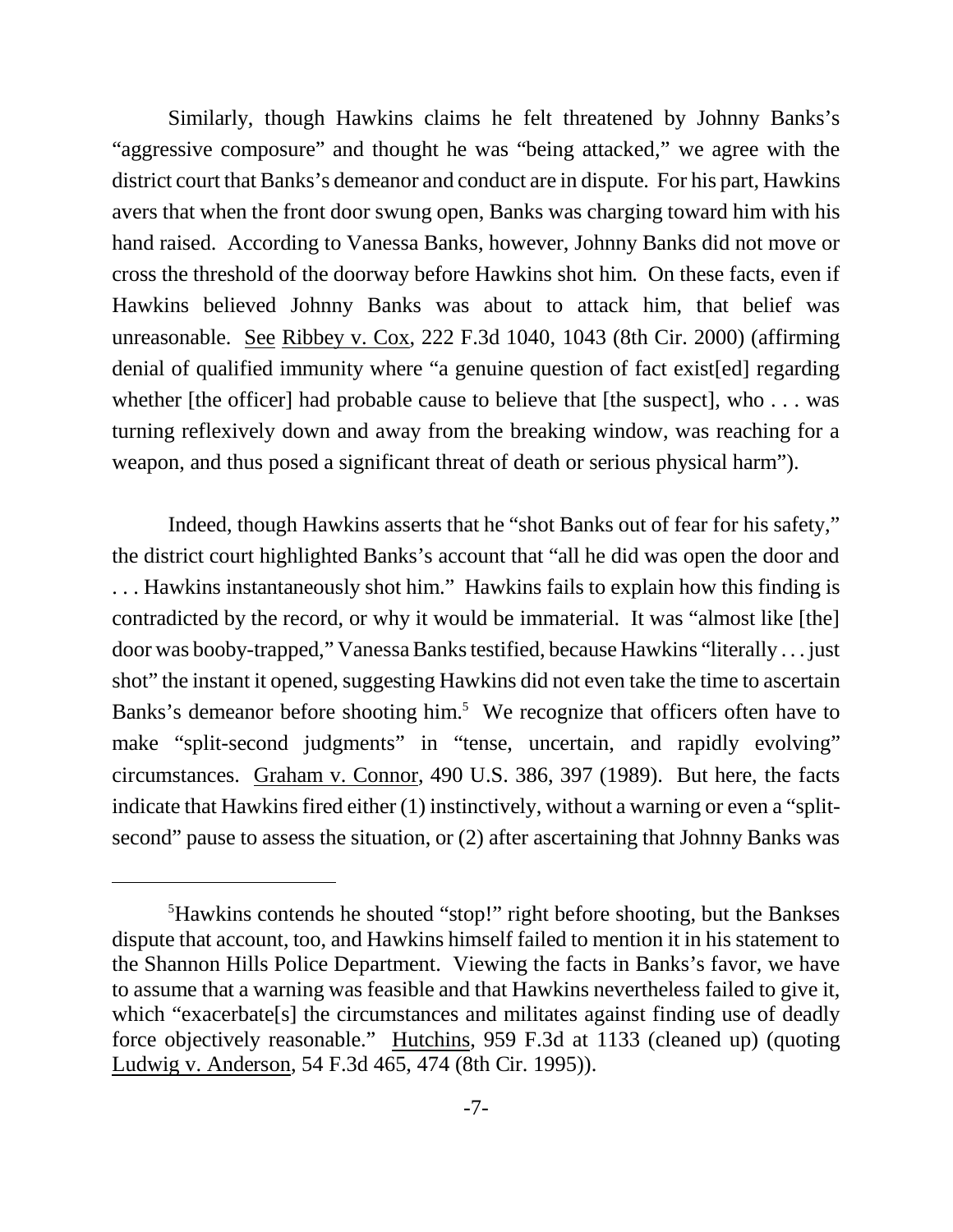not acting in an aggressive or threatening manner. Neither course of conduct is objectively reasonable under the Fourth Amendment. See Ludwig, 54 F.3d at 473 (reversing grant of qualified immunity where "material questions of fact remain[ed] as to whether [the suspect's] actions at the time of the shooting, even if dangerous, threatening, or aggressive, posed a threat of serious physical harm" (cleaned up)). After all, "[q]ualified immunity does not protect 'the plainly incompetent.'" Bell v. Neukirch, 979 F.3d 594, 609 (8th Cir. 2020) (quoting Malley v. Briggs, 475 U.S. 335, 341 (1986)).

Moreover, to the extent Hawkins contends he felt threatened because he was struck in the head by an unknown object, there is nothing in the record to suggest that the injury was attributable to Banks. Hawkins repeatedly stated in his deposition that he knew—at the time of the incident—that whatever struck him could not have come from Banks, or, at minimum, that he had no reason to believe that it did. This is consistent with other evidence in the record. Based on all the deposition testimony, it is undisputed that (1) Banks remained in front of Hawkins for the duration of the encounter, (2) Hawkins did not see Banks holding a weapon or any other object when the door opened, and (3) Banks never swung at or touched Hawkins. A reasonable officer in Hawkins's shoes would not have believed he was under attack by Johnny Banks—regardless of how rapidly the situation unfolded. See Johnson v. City of Minneapolis, 901 F.3d at 967 (concluding, despite the "charged scene" and the suspect's "heightened emotional state," that the police officer's mistaken belief that the suspect had kicked him was objectively unreasonable given the "strong evidence that [the suspect] would be unable to deliver a kick inflicting explosive pain").

Ultimately, the "facts known to [Hawkins] at the precise moment he effectuated the seizure," Hutchins, 959 F.3d at 1132 (cleaned up), were that Banks opened the door with some force after shouting an expletive, Banks was unarmed and not moving toward Hawkins, an unknown object that did not come from Banks hit Hawkins on the head, and that all this was happening at the scene of a suspected domestic disturbance that was no longer volatile and that Hawkins had not witnessed. This is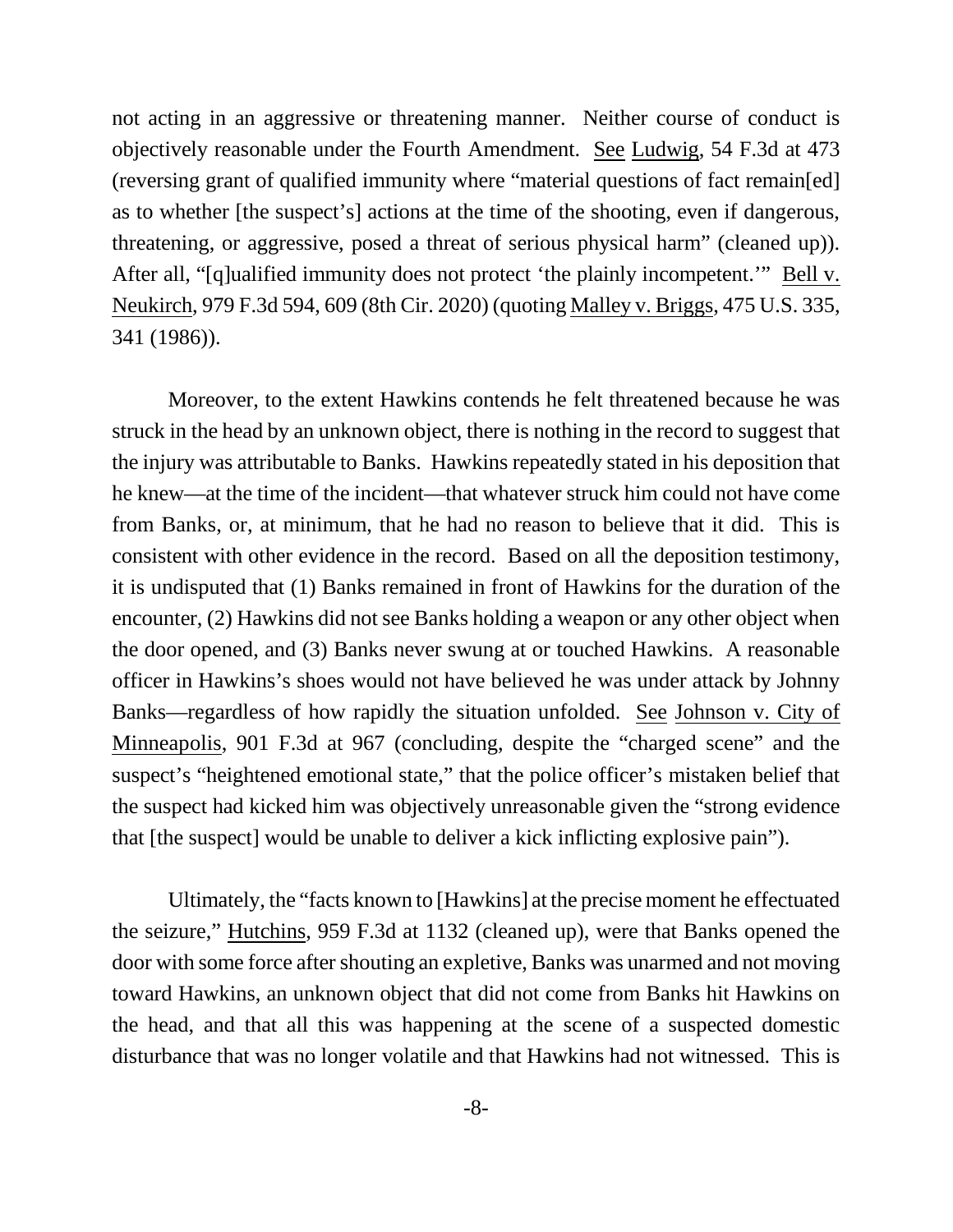not enough to justify the use of deadly force. See Bauer v. Norris, 713 F.2d 408, 412- 13 (8th Cir. 1983) (concluding that force was not justified, even though plaintiffs "were argumentative" and "vituperative," because officers did not give a reason for the stop and there was "virtually no evidence" that (1) "[plaintiffs] actually *physically* resisted or *physically* threatened" the officers, (2) "a crime had been committed in the immediate vicinity," or (3) plaintiffs "were engaged in any wrongful conduct"). Put differently, the facts suggest that Hawkins shot Banks despite perceiving no immediate danger of death or serious bodily injury to himself or to anyone else. And under these circumstances, no reasonable officer would have believed he had probable cause to use deadly force. 6

In any event, this argument also depends on Hawkins's claim that he thought he was about to lose consciousness. The record reflects that Hawkins was sufficiently conscious to point his gun and pull the trigger. And seconds later, right after shooting Banks, Hawkins was able to place his gun back in its holster, walk several steps inside the house, give Banks instructions, and then physically restrain Banks with his knee. From these facts, a jury could reasonably infer that Hawkins not only had sufficient control of his faculties, but that he also knew he did.

<sup>6</sup>To the extent Hawkins argues he is entitled to qualified immunity because he believed Banks would seize his gun, the reasonableness of that belief constitutes yet another material factual dispute. See Brown v. City of Golden Valley, 574 F.3d 491, 497 (8th Cir. 2009) (explaining that "[w]hether [the officer] reasonably interpreted [the suspect's actions] as a realistic threat to his personal safety  $\dots$  is a matter for a jury to decide"). A reasonable officer in Hawkins's position—knowing that Banks had not struck him, lacking evidence that Banks had committed a crime, and having no indication that Banks posed an immediate threat—would have had no reason to believe Banks would seize his weapon. See id. at 497-98 (concluding it was objectively unreasonable for an officer to believe that the suspect would (1) kick the officers when she raised her knees to her chest, given that a jury could interpret it "as an instinctive self-protective reaction," or (2) use nearby glass tumblers as weapons when she did not reach for them or otherwise threaten the officers).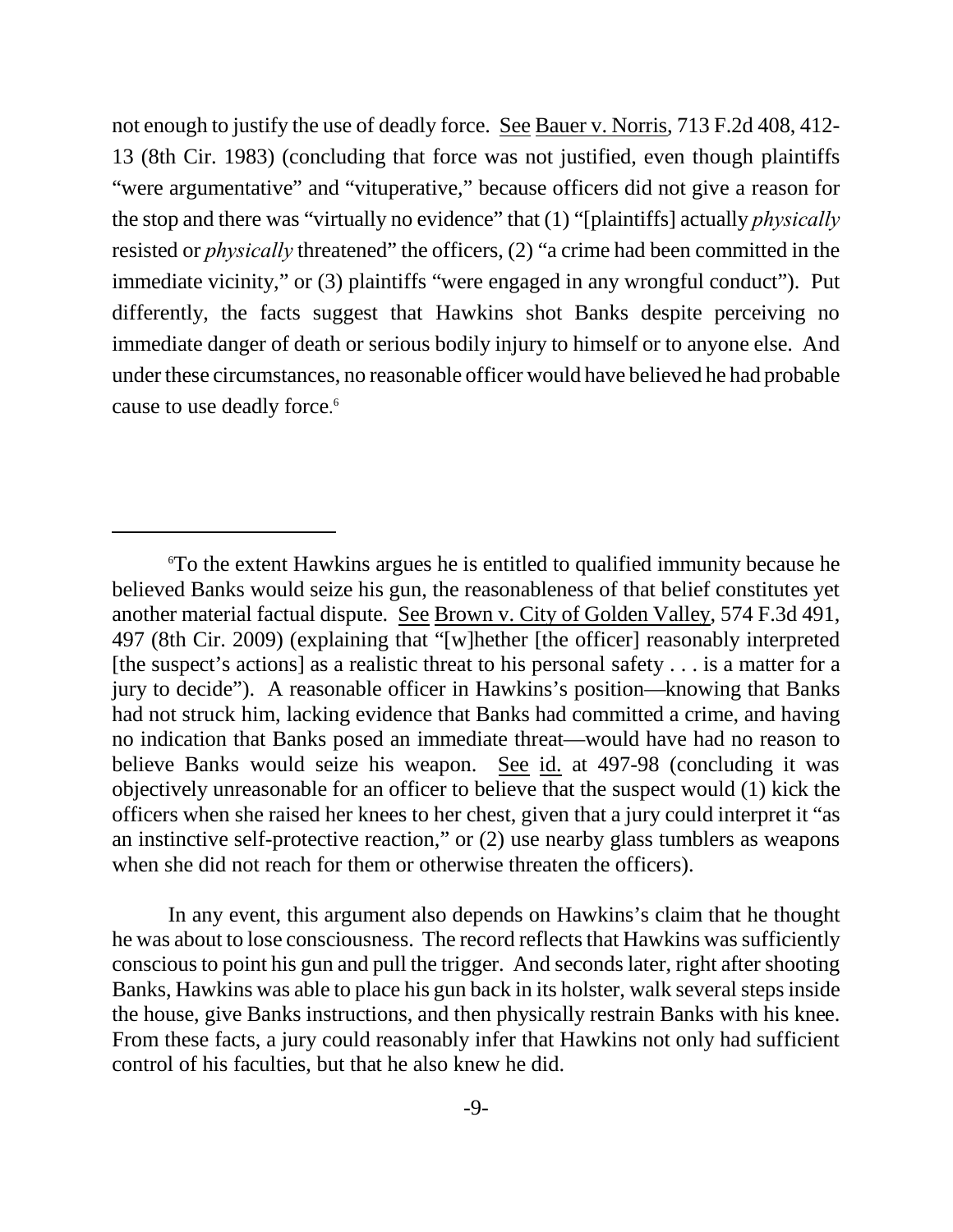Johnny Banks's right to be free from excessive force under these circumstances was also clearly established in February 2017. To be clearly established, "[t]he contours of the right must be sufficiently clear that a reasonable offic[er] would understand that what he is doing violates that right." Anderson v. Creighton, 483 U.S. 635, 640 (1987). The inquiry "must be particularized to the facts of the case," White v. Pauly, 137 S. Ct. 548, 552 (2017), such that "the state of the law" in February 2017 would have given a reasonable officer "fair warning" that shooting Banks "was unconstitutional," Hope v. Pelzer, 536 U.S. 730, 741 (2002).

In evaluating the clarity of the law at the time of the shooting, we may look to precedent not only to define the right at issue, but also to determine the requisite degree of factual similarity. Though "earlier cases involving fundamentally similar facts can provide especially strong support for a conclusion that the law is clearly established, they are not necessary to such a finding." Id. (cleaned up); see also id. (explaining that the "same is true of cases with 'materially similar' facts"). Thus, Banks does not have to point to a nearly identical case on the facts for the right to be clearly established. Our precedent does not set such a prohibitively difficult standard. See Capps v. Olson, 780 F.3d 879, 886 (8th Cir. 2015) ("For a constitutional right to be clearly established, there does not have to be a previous case with exactly the same factual issues (cleaned up)); Craighead, 399 F.3d at 962 ("[T]he issue is not whether prior cases present facts substantially similar to the present case but whether prior cases would have put a reasonable officer on notice that the use of deadly force in these circumstances would violate [the plaintiff's] right not to be seized by the use of excessive force.").

Take, for instance, our decision in Howard v. Kan. City Police Dep't, 570 F.3d 984 (8th Cir. 2009). There, officers pushed the shirtless plaintiff onto hot asphalt and questioned him for several minutes, refusing to move him to a nearby patch of grass despite his persistent complaints of pain and causing him to suffer second-degree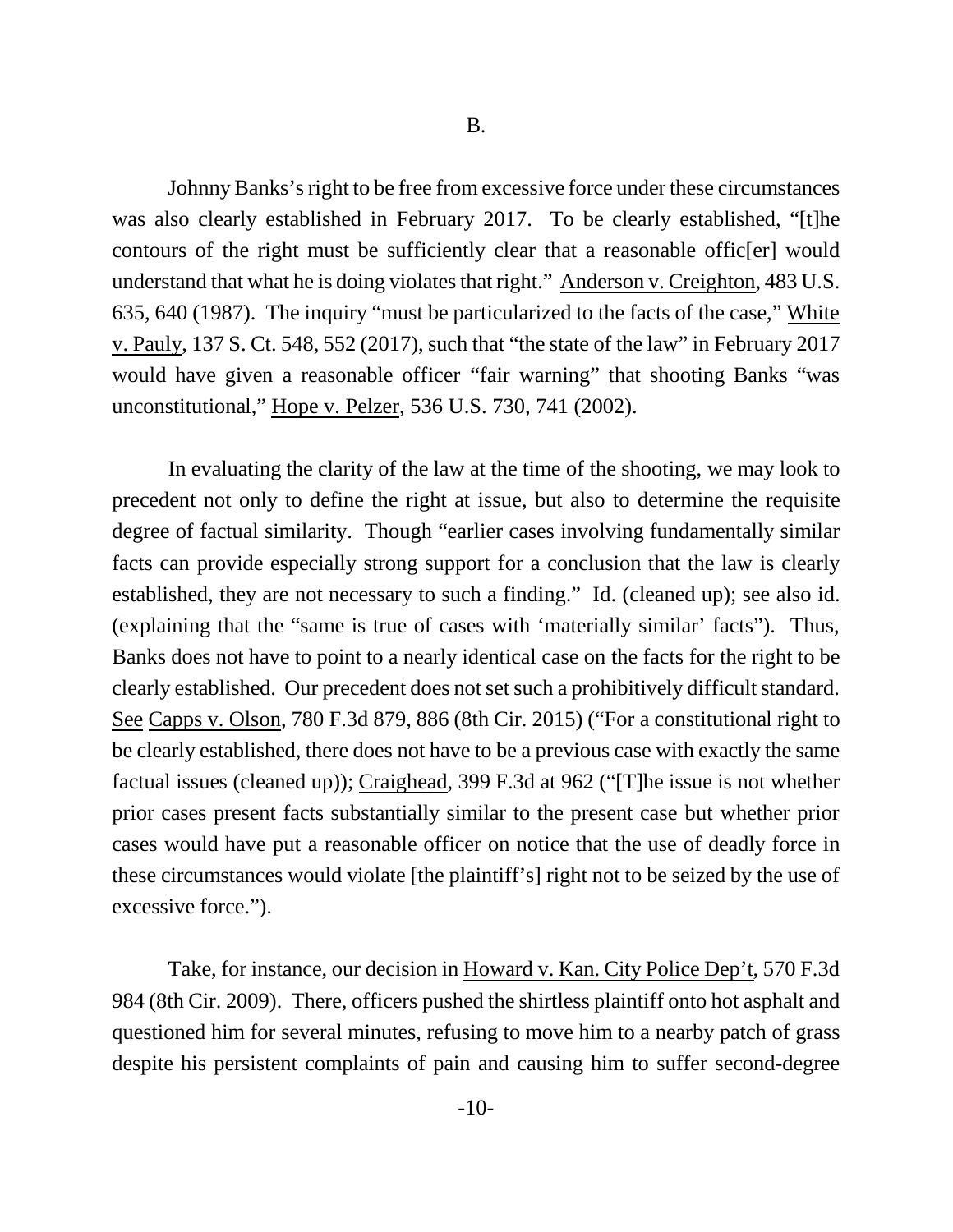burns. Id. at 987. In concluding that "it was clearly established that the Fourth Amendment was violated if an officer unreasonably ignored the complaints of a seized person that the force applied by the officer was causing more than minor injury," we relied on "a series of cases involving failure to respond to complaints of overly-tight handcuffs." Id. at 991 (collecting cases). It mattered not that hot asphalt is different from tight restraints (arguably a more familiar problem to law enforcement), or that the duration of the challenged conduct differed from that in the cited decisions. See id. at 991-92. Existing case law made the constitutional violation sufficiently clear, even in unique circumstances. See id. at 992. This principle repeats itself in our qualified immunity jurisprudence. See, e.g., Luer v. Clinton, 987 F.3d 1160, 1164, 1169-70 (8th Cir. 2021) (finding constitutional right to be free from "full blown" warrantless search to be clearly established, even where door to the house was already open, based on precedent recognizing the same right when officers breached closed doors); Quraishi v. St. Charles Cnty., 986 F.3d 831, 839 (8th Cir. 2021) (finding constitutional right to be free from an arrest that "interfere[s] with First Amendment activity" absent arguable probable cause to be clearly established where officer deployed tear-gas canister at reporters, based on precedent *not* involving tear gas).<sup>7</sup>

Applying the appropriate level of specificity here, we conclude that a reasonable officer had fair warning in February 2017 that he may not use deadly force against a suspect who did not present an imminent threat of death or serious injury, even if the officer felt attacked earlier and even if he believed the suspect had previously posed a threat. This proposition finds support in at least two cases involving similar, albeit not identical, circumstances: Ellison v. Lesher, 796 F.3d 910 (8th Cir. 2015), and Nance v. Sammis, 586 F.3d 604 (8th Cir. 2009).

<sup>7</sup>Other examples include Robbins v. City of Des Moines, 984 F.3d 673, 681 (8th Cir. 2021); Bell, 979 F.3d at 607-08; Z.J. ex rel. Jones v. Kansas City Bd. of Police Comm'rs, 931 F.3d 672, 683-84 (8th Cir. 2019); Johnson v. City of Minneapolis, 901 F.3d at 971; Shekleton v. Eichenberger, 677 F.3d 361, 367 (8th Cir. 2012); Rohrbough v. Hall, 586 F.3d 582, 586-87 (8th Cir. 2009); Brown, 574 F.3d at 499-500.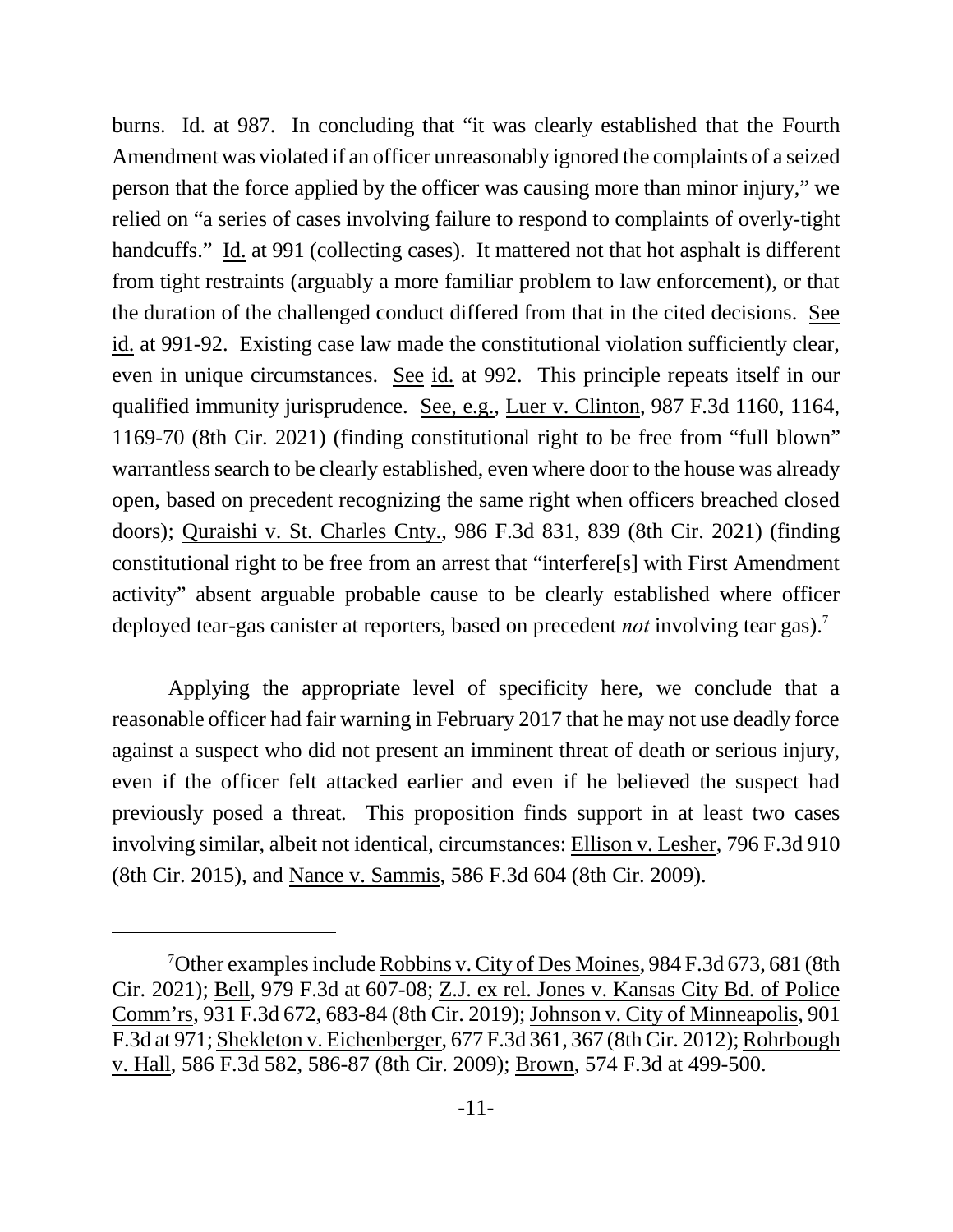In Ellison, we considered whether an officer used excessive force when she shot and killed a 67-year-old man in his apartment. 796 F.3d at 913. Similarly to Hawkins, the officers there recounted a potentially dangerous situation and observed signs of "disruption." See id. at 915. When Ellison purportedly "attack[ed]" the officers, "a physical altercation ensued." Id. at 914, 917. Although the altercation was over by that point, Officer Lesher shot and killed Ellison shortly after, alleging—not unlike Hawkins—that Ellison "charged at the officers while swinging a cane." Id. at 916. Because "the facts and circumstances confronting Lesher . . . at the moment when she shot and killed Ellison" were disputed, as they are here, we affirmed the denial of qualified immunity on Ellison's claim against Lesher. Id. at 916-17. Specifically, we found that Lesher used deadly force against an emptyhanded suspect who—despite having *pushed* the officers several minutes earlier—Lesher had no reason to believe posed a threat of imminent harm at the time she fired her gun. See id. at 914, 916-17. That Ellison allegedly charged the officers with a cane did not factor into the analysis, because we had to "accept for purposes" of our decision that Ellison was not wielding the cane when the shooting occurred." Id. at 917. The same reasoning applies here. We must presume that, at the moment Hawkins shot Banks, there was no longer a threat to Vanessa Banks's safety—assuming there ever was—and Johnny Banks was not charging Hawkins or otherwise moving towards him. As in Ellison, "[i]f [Hawkins] shot [Banks] while he was simply standing in his [home] and holding no [weapon], then there were not reasonable grounds to believe that [Banks] posed a serious threat of death or serious physical injury to the officers or others." Id.

Similarly, the officers in Nance were also responding to a "dangerous situation" when one of them shot the suspect. 586 F.3d at 611. We nevertheless affirmed the denial of qualified immunity because, even though the suspect had a gun in his pants and may have raised his hands while trying to get to the ground, he was not holding the gun or acting in a threatening manner and the officers failed to provide a warning before shooting. Id. at 610-11. In other words, the officers had no "reason to fear for their safety at the time of the shooting." Id. at 610. This means that Hawkins had fair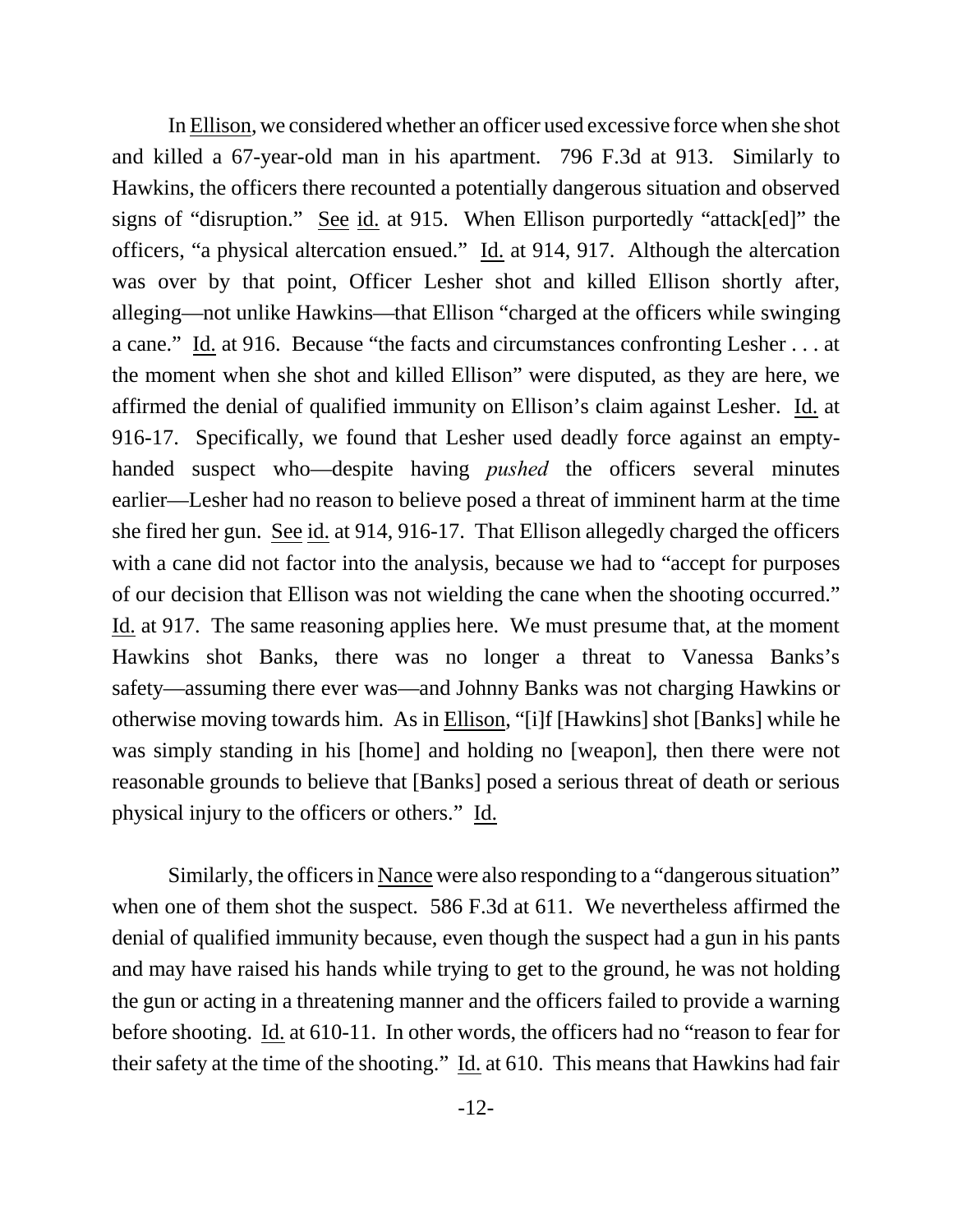warning in February 2017 that fear of imminent harm cannot justify shooting a suspect absent a reasonable basis to believe the suspect would act violently in that moment. As in Nance, the fact that Hawkins "knew [he] might encounter a dangerous situation" did "not permit the use of deadly force," even if Banks raised his hand when he opened the front door. Id. at 611.

"[O]n the facts we are bound to assume," Hutchins, 959 F.3d at 1136, Ellison and Nance "clearly prohibit[ed]" Hawkins's conduct, District of Columbia v. Wesby, 138 S. Ct. 577, 590 (2018). This is further supported by a "body of relevant case law." Johnson v. City of Minneapolis, 901 F.3d at 971 (quoting Wesby, 138 S. Ct. at 590). See, e.g., id. (holding that officer violated clearly established law in 2013 when he "ignored exculpatory evidence," failed to question an eyewitness, and did not observe the crime, yet still arrested the suspect for allegedly kicking him and causing him "explosive pain"); Wallace v. City of Alexander, 843 F.3d 763, 768-70 (8th Cir. 2016) (holding that officer's use of deadly force violated clearly established law where it was disputed whether the suspect engaged the officer in a physical struggle and where the suspect "did not pose an immediate and significant threat of serious injury," "may not have committed any violent felony," and "was not holding a firearm" (cleaned up)); Craighead, 399 F.3d at 962 ("At least since [Tennessee v. Garner, 471 U.S. 1 (1985)] was decided . . . officers have been on notice that they may not use deadly force unless the suspect poses a significant threat of death or serious physical injury to the officer or others.").

At bottom, while the fact that Hawkins suffered a blow to the head from a source he knew was not Banks may amount to a "novel factual circumstance[]," Hope, 536 U.S. at 741, it does not blur the contours of the constitutional right at issue. Even assuming he thought he was "under attack," the record indicates that Hawkins nevertheless understood he was not under attack *by Banks*. 8 Because a reasonable

<sup>&</sup>lt;sup>8</sup>The dissent makes much of the fact that Hawkins received a blow to the head, but it cannot explain how being struck by someone or something other than the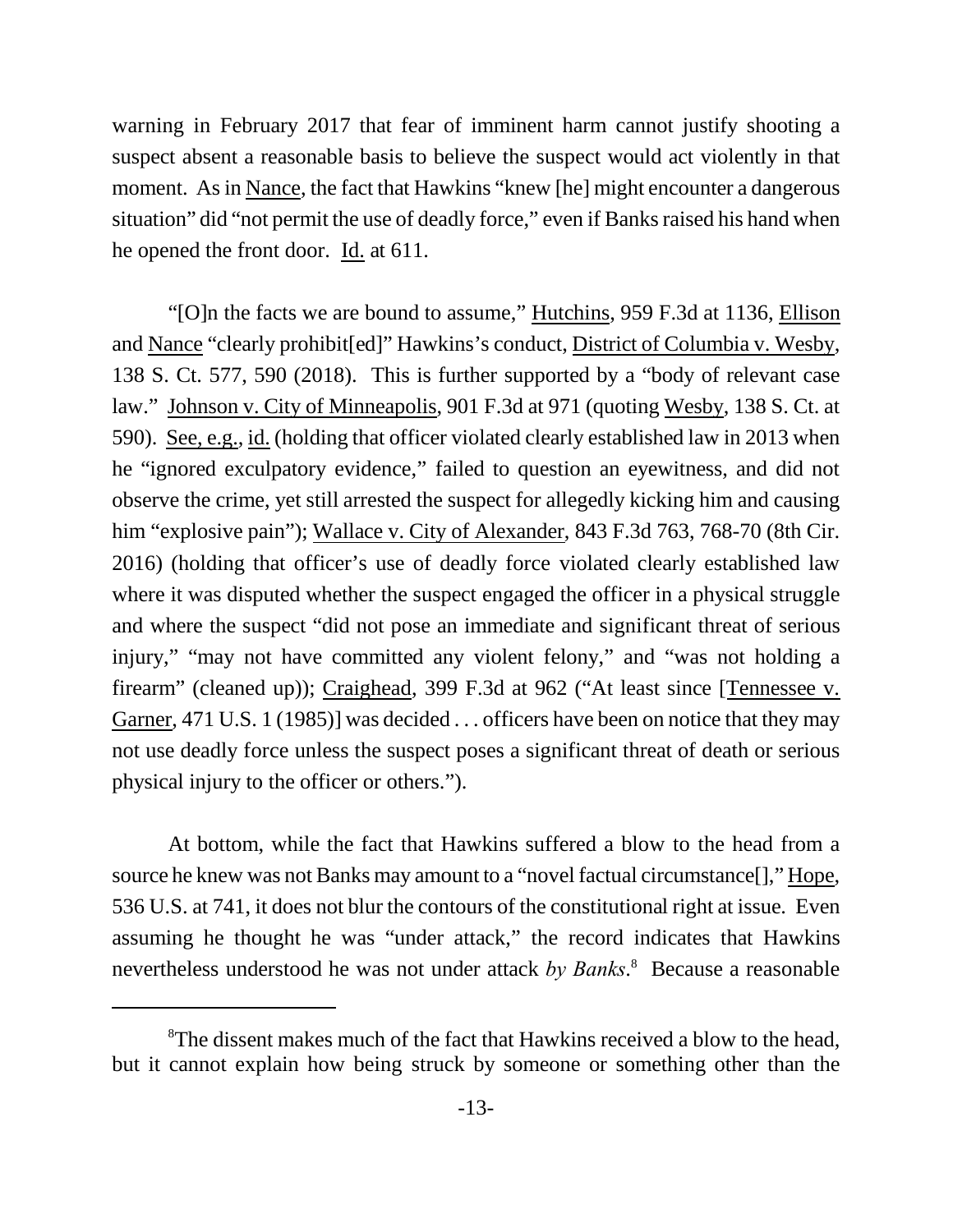officer in the same circumstances as Hawkins would have known that it was unlawful to shoot an unarmed and nonaggressive man who posed no imminent threat to the officer or to anyone else, we conclude—at this stage of the proceedings—that Hawkins's use of deadly force violated clearly established law.

### III.

"The intrusiveness of a seizure by means of deadly force is unmatched." Garner, 471 U.S. at 9. As our sister circuit recently noted, "to award qualified immunity at the summary judgment stage," when the record reflects significant factual disputes, "would signal absolute immunity for fear-based use of deadly force, which we cannot accept." Estate of Jones ex rel. Jones v. City of Martinsburg, 961 F.3d 661, 673 (4th Cir. 2020). Accordingly, we affirm the district court's order denying Hawkins's motion for summary judgment on Banks's excessive force claim.

STRAS, Circuit Judge, dissenting.

There is no doubt that Officer Shelby Hawkins ended up making a terrible mistake the night he shot Johnny Banks. But it was difficult to know that at the time, especially in light of the unpredictable and dangerous circumstances he faced. All alone and called to the scene of a suspected domestic disturbance, Hawkins saw a truck parked in the driveway with its hazard lights flashing. As he approached the house, he heard a muffled "no, no, no" coming from inside. He knocked on the door, which was at the end of a narrow brick corridor, but there

suspect could justify the intentional use of deadly force absent any indication that *the suspect* poses an imminent and significant threat of injury. Even when making "splitsecond judgments" in "tense, uncertain, and rapidly evolving" circumstances, Graham, 490 U.S. at 397, officers cannot ignore what they know. Hawkins may have believed his "life [was] at stake" because of Banks, but on this record, the reasonableness of that belief is for the jury to decide. To the extent the dissent characterizes this ruling as saying anything else, it misreads the message.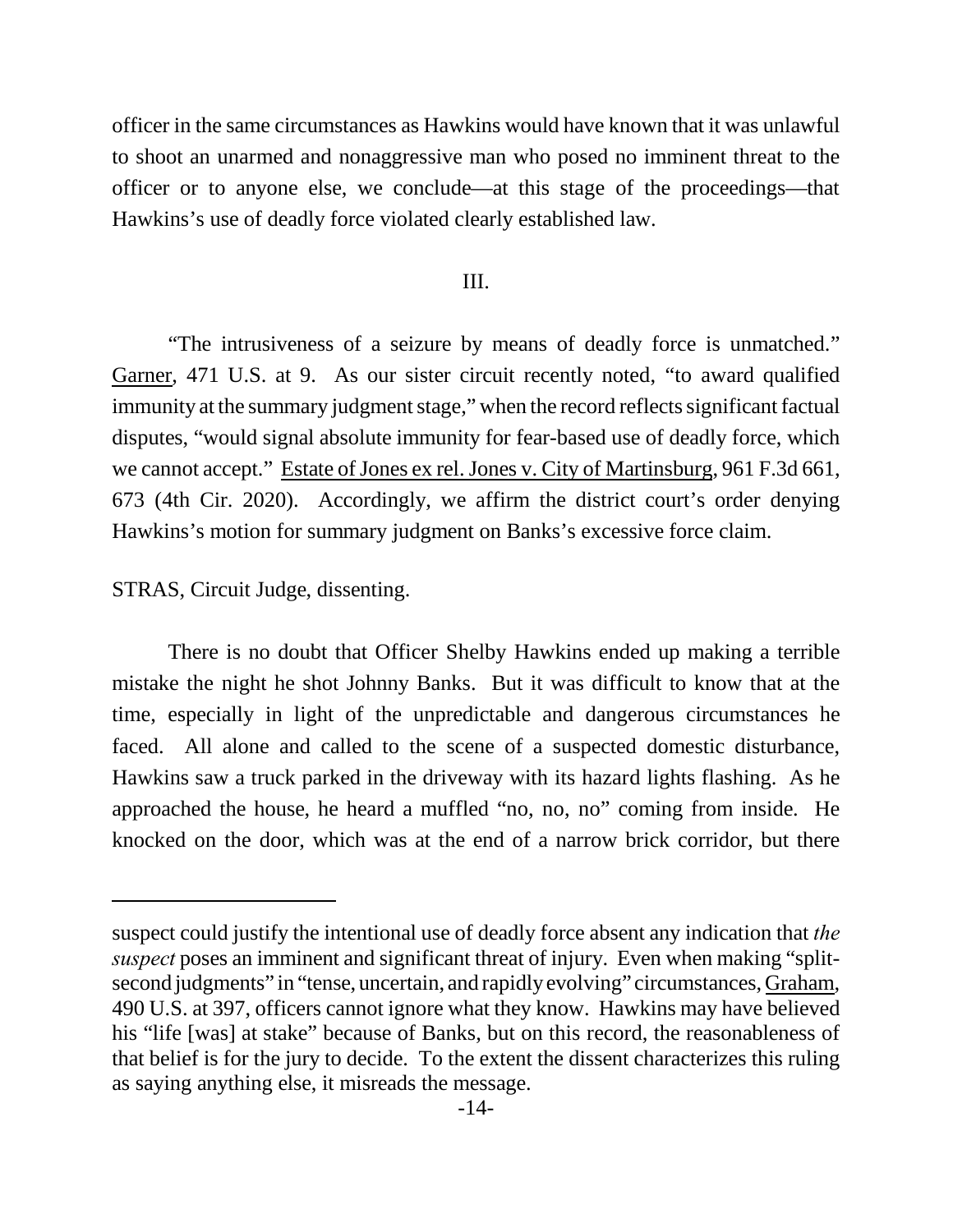was no answer. Then, after walking around outside and hearing a "loud" noise near the back, he returned to the front, drew his gun, and began kicking the door. Someone inside said "[w]ho the fuck is this?" and opened the door with a "little bit of force." Standing there was Banks, who had one hand on the wall "about head high." Suddenly, something hit Hawkins in the head. Though that "something" did not come from Banks, Hawkins reacted by "immediately" shooting him in the leg.

The question for us is whether Officer Hawkins is entitled to qualified immunity. Whether his actions that night were objectively reasonable is a close call, and I tend to agree with the court that it is likely one for a jury to decide. *See Graham v. Connor*, 490 U.S. 386, 396–97 (1989); *Zubrod v. Hoch*, 907 F.3d 568, 577 (8th Cir. 2018). But qualified immunity applies precisely when an officer is forced to make a hard choice. *See Sumpter v. Wayne County*, 868 F.3d 473, 488 (6th Cir. 2017) ("Qualified immunity exists to give public officials breathing room to make close calls when the issue is not black-and-white."). After all, officials *lose* it only when they act "plainly incompetent<sup>[ly]"</sup> or "knowingly violate the law." *Malley v. Briggs*, 475 U.S. 335, 341 (1986). And here, there is no way to conclude that Hawkins did either. *See Kisela v. Hughes*, 138 S. Ct. 1148, 1153 (2018) (per curiam) ("Use of excessive force is an area of the law in which the result depends very much on the facts of each case, and thus police officers are entitled to qualified immunity unless existing precedent squarely governs the specific facts at issue." (internal quotation marks omitted)).

The court reaches a different conclusion, but only by defining the constitutional right in question at a high degree of generality. The Supreme Court has told us over and over again that any "general [ized]" right, such as the right to be free from the unreasonable "us[e of] deadly force," must be "clearly established" in a "particularized . . . sense" to overcome qualified immunity. *Brosseau v. Haugen*, 543 U.S. 194, 197–99 (2004) (per curiam) (quotation marks omitted). It is not here.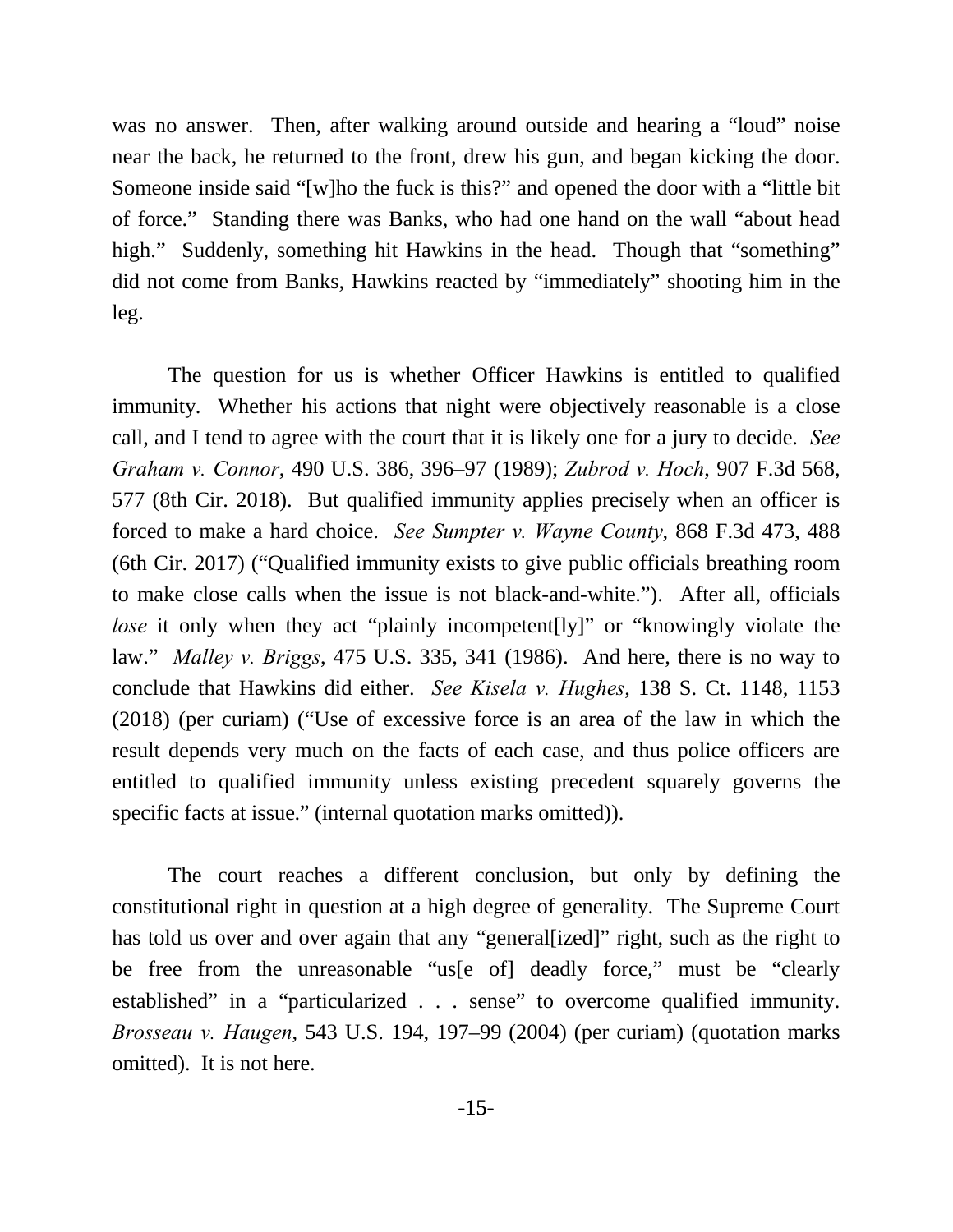The court says that Officer Hawkins should have known that he could "not use deadly force against a suspect who did not present an imminent threat of death or serious injury, even if [he] felt attacked earlier and even if he believed the suspect had previously posed a threat." *Ante* at 11. Not only is this formulation so broad that it lacks clarity, it also risks sweeping too broadly. The proof is in the pudding: there are cases that both fall within the court's supposed clearly established rule *and* do not involve the violation of a constitutional right. If you are wondering how both can be true, they cannot be.

One example is *Ransom v. Grisafe*, 790 F.3d 804 (8th Cir. 2015) (per curiam). There, officers received a report of gunshots "fired from or near" a van. *Id.* at 807. When the officers arrived, they parked behind it and heard what they thought were more gunshots. *See id.* at 807–08. It turned out that it was just backfire from the van and not gunfire from the driver or someone hiding in "a [nearby] ditch," but they shot at the driver eight times when he emerged anyway. *Id.* We held that qualified immunity was available because, "[t]hough [the driver] had done nothing wrong, . . . the officers' fear of harm was reasonable." *Id.* at 811.

If *Ransom* sounds similar to this case, it is. In both, officers used deadly force against a suspect who did not present an imminent threat of death or serious injury, so if the court's proposed rule is as clearly established as it says it is, then *Ransom* should have come out the other way.<sup>9</sup> Yet we held that, despite the fact

<sup>9</sup>There are other examples, too. *See, e.g.*, *Corbitt v. Vickers*, 929 F.3d 1304, 1308 (11th Cir. 2019) (involving an officer who shot at a dog but accidentally hit a 10-year-old child who was complying with commands and posing no threat to the officer or others); *Mullins v. Cyranek*, 805 F.3d 760, 763–64 (6th Cir. 2015) (involving an officer who fired two shots at a suspect a few seconds *after* that suspect was no longer a threat); *McLenagan v. Karnes*, 27 F.3d 1002, 1005 (4th Cir. 1994) (involving an officer who shot an unarmed, handcuffed man after someone shouted "The man has got a gun!" without specifying who). Each case involved a grant of qualified immunity, even though every one of them falls within the rule identified by the court.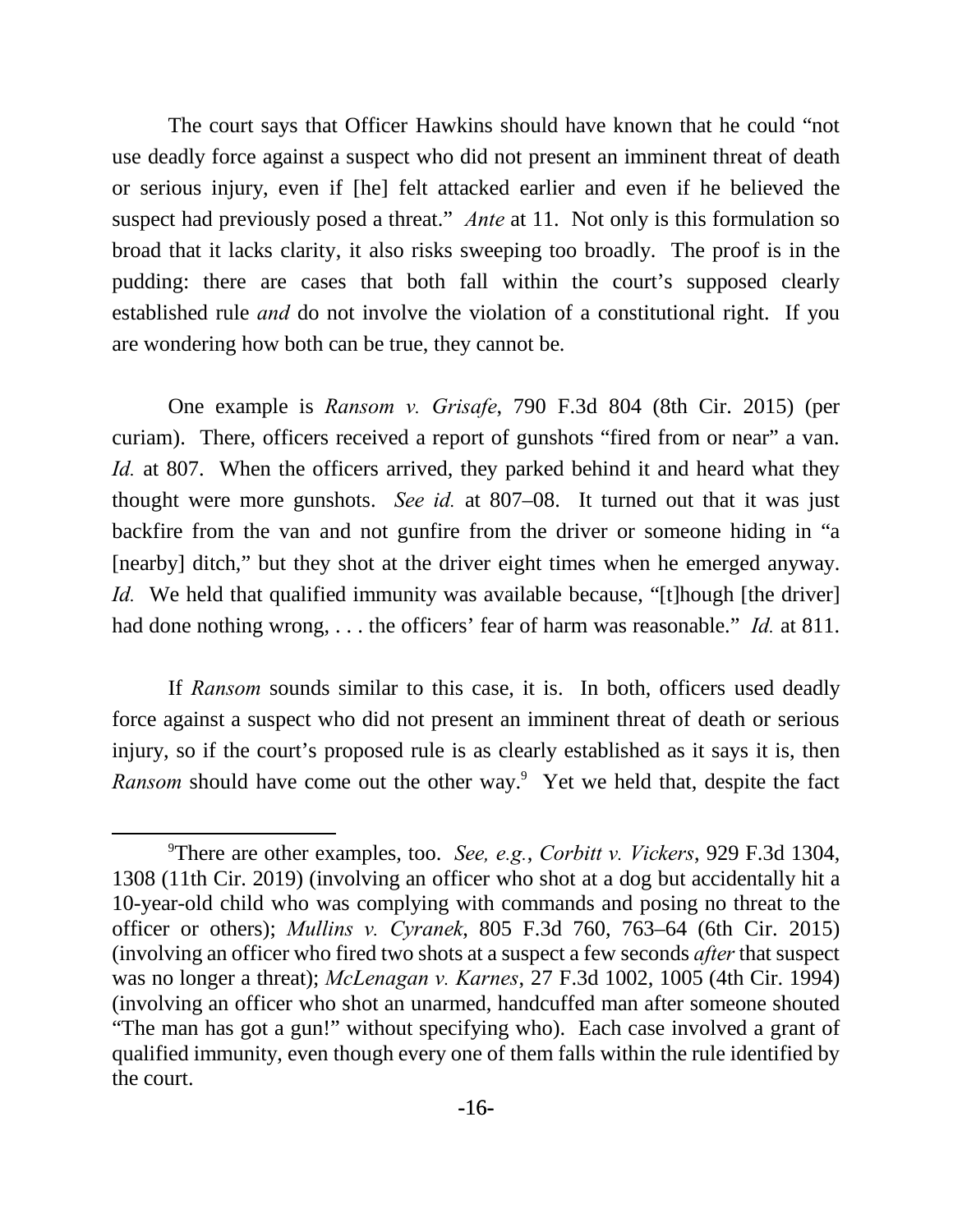that the driver posed no danger, the officers could use deadly force because their "fear of harm was reasonable." *Id.* Based on *Ransom*, a reasonable officer in Officer Hawkins's shoes would not have had "fair notice" that shooting Banks that night was constitutionally excessive. *Kisela*, 138 S. Ct. at 1152 (quotation marks omitted).

The court, for its part, points to two other cases, but neither involves "similar circumstances," *District of Columbia v. Wesby*, 138 S. Ct. 577, 591 (2018) (quotation marks omitted), or "squarely governs the specific facts at issue," *Kisela*, 138 S. Ct. at 1153 (internal quotation marks omitted). The first case, *Ellison v. Lesher*, involved two off-duty police officers who entered a 67-year-old man's apartment after he gave "mouthy" answers. 796 F.3d 910, 913–14 (8th Cir. 2015). The officers ended up in a tussle with the man, whom they shot and killed when he allegedly swung his cane in a threatening manner. *See id.* at 914, 916–17. We denied qualified immunity because a factual dispute existed over whether the man "was [actually] holding his cane when he was shot." *Id.*

For at least two reasons, *Ellison* does not involve "similar circumstances." *Wesby*, 138 S. Ct. at 591 (quotation marks omitted). First, Officer Hawkins was called to the scene of an uncertain and potentially volatile situation: a domestic disturbance happening behind closed doors. The officers in *Ellison*, by contrast, knew exactly what they faced once they walked by the apartment and saw a "relaxed" man "sitting on his couch." 796 F.3d at 913. Second, it is undisputed that Hawkins was hit on the head right after Banks used an expletive and opened the door with a "little bit of force."<sup>10</sup> Despite these differences, the court's position is that *Ellison* is similar because "[Hawkins] shot [Banks] while he was simply

<sup>&</sup>lt;sup>10</sup>Although the blow did not come from Banks, the fact that Officer Hawkins was hit on the head by *something* is undisputed, and there is no question that it immediately preceded the gunshot, making it "material" to "the outcome" under any definition of that word. *Anderson v. Liberty Lobby, Inc.*, 477 U.S. 242, 248 (1986) (explaining that a "material" fact "might affect the outcome of the suit under the governing law").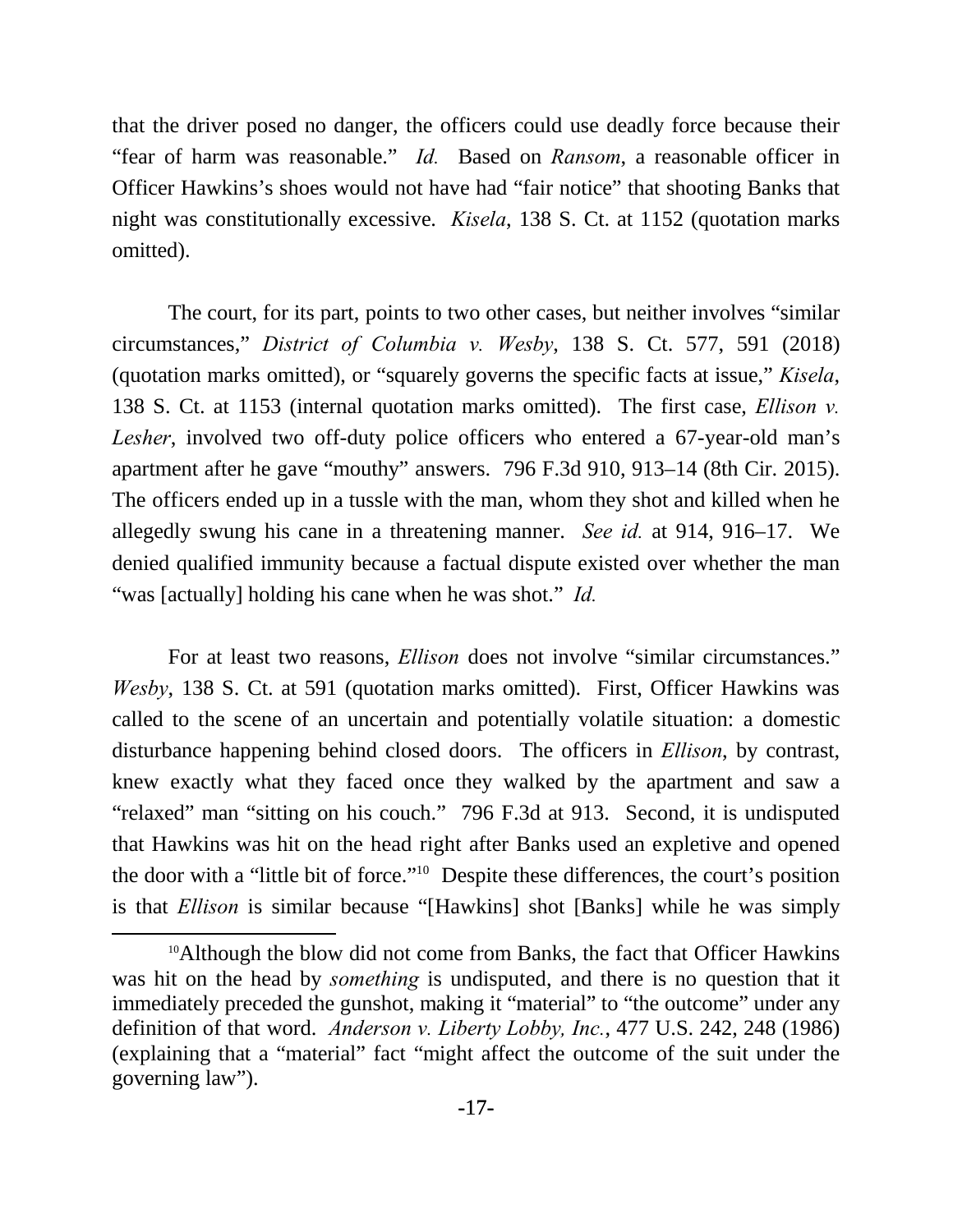standing in his [home] and holding no [weapon]." *Ante* at 13 (brackets in original) (quoting *Ellison*, 796 F.3d at 917). This statement, even if literally true, just frames the issue in a way that ignores the differences.

The other of the court's two cases, *Nance v. Sammis*, is so far afield that Banks did not even bother to cite it. 586 F.3d 604 (8th Cir. 2009). It involved a fatal shooting of a 12-year-old boy carrying a toy gun. *See id.* at 607. Viewing the facts in the light most favorable to the plaintiffs, we "presume[d] that the officers approached [the boy] without identifying themselves as police officers, that the toy gun was tucked in [his] pants throughout the entire confrontation, that [the officers] only said to drop the gun and get on the ground, and that [he] may have raised his hand or hands while trying to get to the ground before [an officer] shot him twice without warning." *Id.* at 610–11.

As this summary should make obvious, *Nance* is a completely different case. The only connection the court can draw, in fact, is that the officers there "were also responding to a 'dangerous situation' when one of them shot the suspect." *Ante* at 13 (quoting *Nance*, 586 F.3d at 611). It is true that both situations may have been dangerous and ended in a shooting, but the similarities end there. In *Nance*, the officers were never struck by *anything*, much less in the head, and they had the opportunity to observe what the boy was doing the entire time. *See* 586 F.3d at 607.

For these same reasons, we are also not confronted with "the rare[,] obvious case" in which the unlawfulness of Officer Hawkins's conduct is so clear that "a body of relevant case law" is unnecessary. *Wesby*, 138 S. Ct. at 590 (internal quotation marks omitted). After receiving a blow to the head, he had to make "[a] split-second judgment[]—in circumstances that [were] tense, uncertain, and rapidly evolving"—to ensure his own safety. *Graham*, 490 U.S. at 397. It is true that he ended up making the wrong call when he shot an unarmed man, but it is not fair to say that, at the time, his choice was *obviously* wrong. *See id.* at 396 ("The